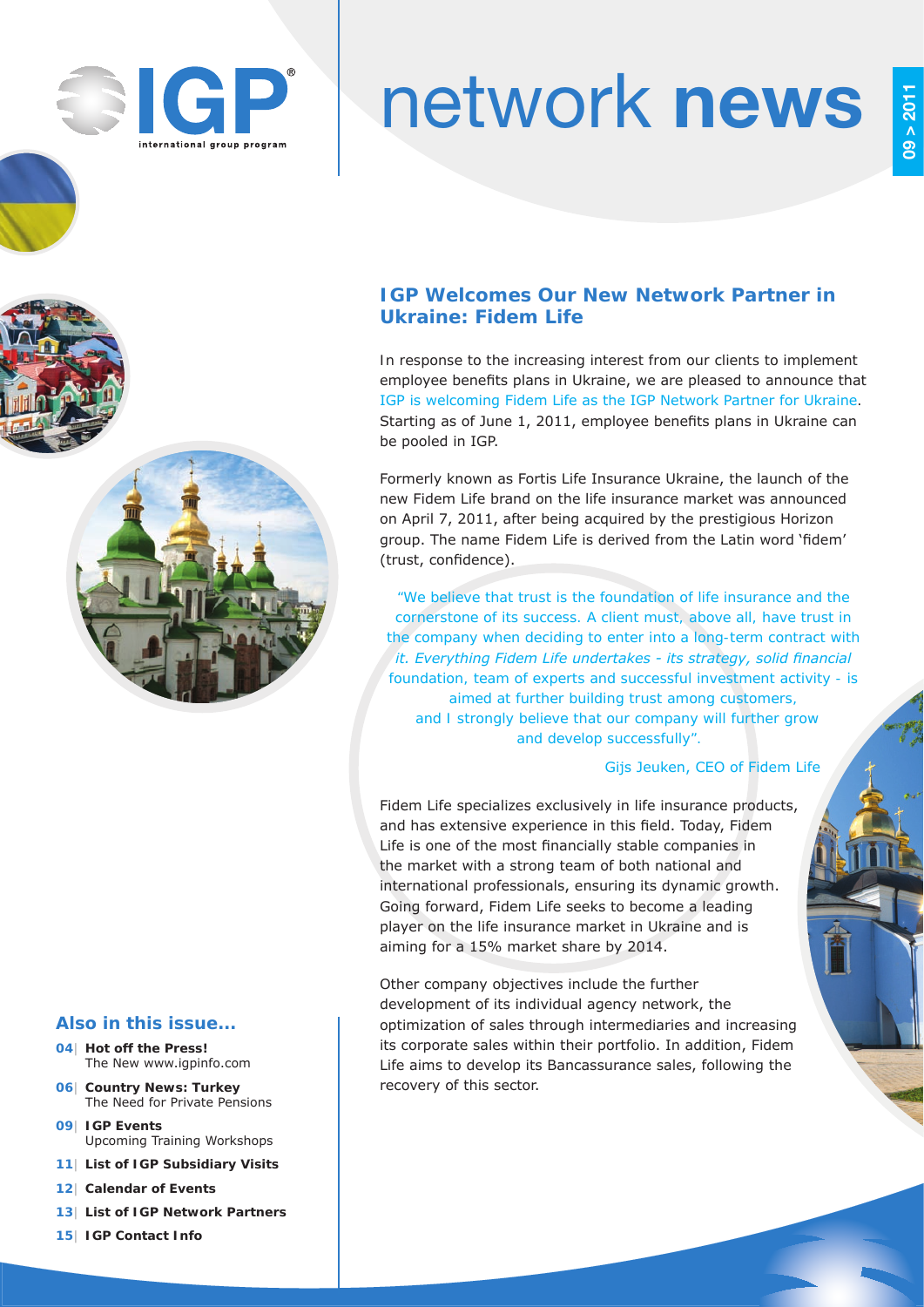



## **IGP Continues to Expand! IGP Welcomes Our New Network Partner in Ukraine: Fidem Life**

Taking into account the upcoming launch of the pension reform in Ukraine, Fidem Life further differentiates itself by introducing new investment and pension programs to meet its clients' needs and at the same time launching IT processes (including an internal web-portal and management information systems) to enable faster response times and ensuring outstanding client service management.

## **Facts and Figures**

- Established on March 21, 2003
- Largest individual agency network in the country with branches in all regional centers, as well as Crimea and Sevastopol
- Other distribution channels: brokerage channel, corporate sales and Bancassurance
- Ranked No 6 on collected premiums on 12/31/2010 (League of Insurance Organizations)
- Among the leaders in service levels and response time, with a 30% growth of inflow in 2010 representing a 9.5% increase in the market
- Pi-stability ranking А+ according to Expert-Ranking Agency research
- Exceeds all regulatory requirements of the State Committee on Regulation of Financial Services Markets in Ukraine
- Solvency margin is +3,335.8% (+67.2 mln UAH)
- Equity Capital exceeds minimum capital requirements by 29.1 mln UAH (1.5 mln EUR)
- Net assets exceed equity capital by +24.3 mln UAH
- Member of the League of Insurance Organizations, Ukrainian Insurance Federation and European Business Association



## **Economic Outlook for Ukraine**  *(Source: Worldbank)*

#### Recent Economic Performance

Like many of the former Soviet Union countries, Ukraine inherited an economy based on heavy industry. Ukraine's main challenge has been to diversify from many of the industries that relied heavily on government subsidies.

Until mid-2008, Ukraine recorded strong economic growth. Growth over the period 2001-2008 averaged 7.5% p.a., among the highest in Europe. The global economic and financial crisis hit Ukraine particularly hard given pre-existing macroeconomic imbalances, structural weaknesses, and policy shortcomings. Ukraine's economy resumed growth in 2010 on the back of moderate improvements in external demand and the low base of the first half of 2009. The balance of payments pressures have eased and consumer inflation decelerated to single digits by mid-2010.

#### Planned Pension Reform

The planned pension reform is critical to safeguard fiscal sustainability and the benefits of current and future pensioners.

Ukraine's pension system, like those in many countries of the former Soviet Union and Central Europe, is facing immediate financial crisis and is not sustainable in the long run, given an aging population. Demographic pressures are increasing: in 10 years, there will be 1 pensioner for every contributor to the system and this ratio will even worsen sharply thereafter.

Progress has been made in planning reforms to address the short- and long-term problems through downsizing the pay-as-you-go (PAYG) pillar and introducing mandatory capitalized individual pension accounts.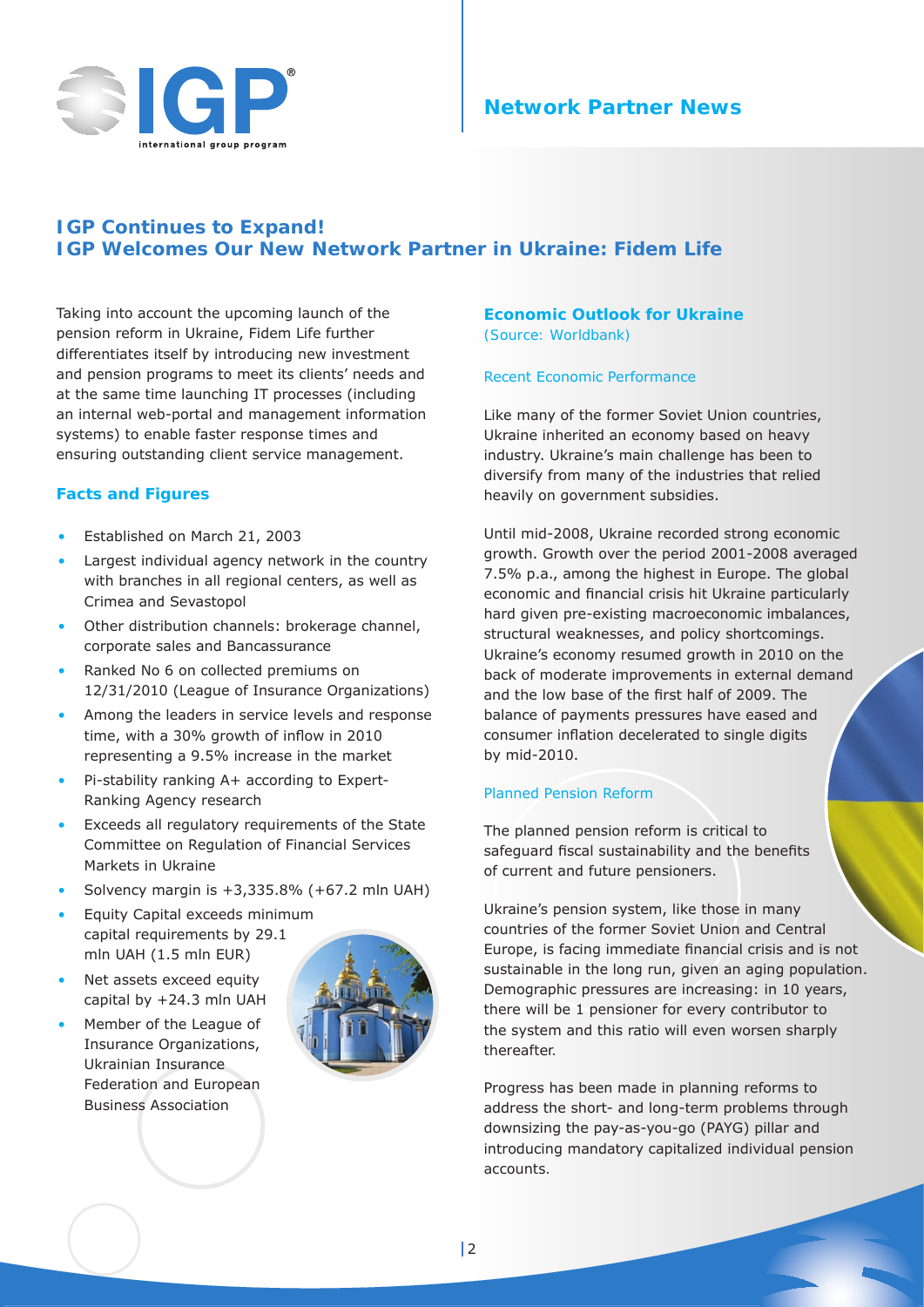

## **Network Partner News**

## **IGP Continues to Expand! IGP Welcomes Our New Network Partner in Ukraine: Fidem Life**

Most experts recognize the necessity of gradually raising pension ages from the current age 55 for women and 60 for men and of eliminating early retirement privileges for many professions. Planned increases in the retirement age for women and an extended contribution period are key measures that will help to restore balance to the pension system and thus secure adequate levels of pension payments over the medium term.

## **Implementation of group life plans in Ukraine**

Fidem Life provides its clients with all types of life insurance products: long-term endowment insurance, pension insurance, credit life insurance, term, as well as accident and health insurance:

- Death due to any reason
- Accidental death
- Death due to traffic accident
- Critical illness (Short, Medium and Long List)
- Injury (Tables of Injuries) or Temporary Accidental Disability
- Disability due to any reason (continental scale or according to local requirements)
- Disability due to accident (continental scale or according to local requirements)
- **Hospitalisation**
- **Surgery**
- Serious illnesses

Insurance programs for corporate clients typically include endowment, pension and risk programs. Over the last year, companies have started to budget for employee benefit plans with hospitalisation benefits being the most popular, followed by personal accident plans. A significant growth in the group term life market and endowment plans is expected for 2011 and beyond.

#### **More Information**

If you would like to learn more about employee benefits in Ukraine, please contact your IGP Account Manager or:



Ms. Svetlana Kandyba Fidem Life Insurance Company T : (38) 044 590 44 67 E : svetlana.kandyba@fidem.ua

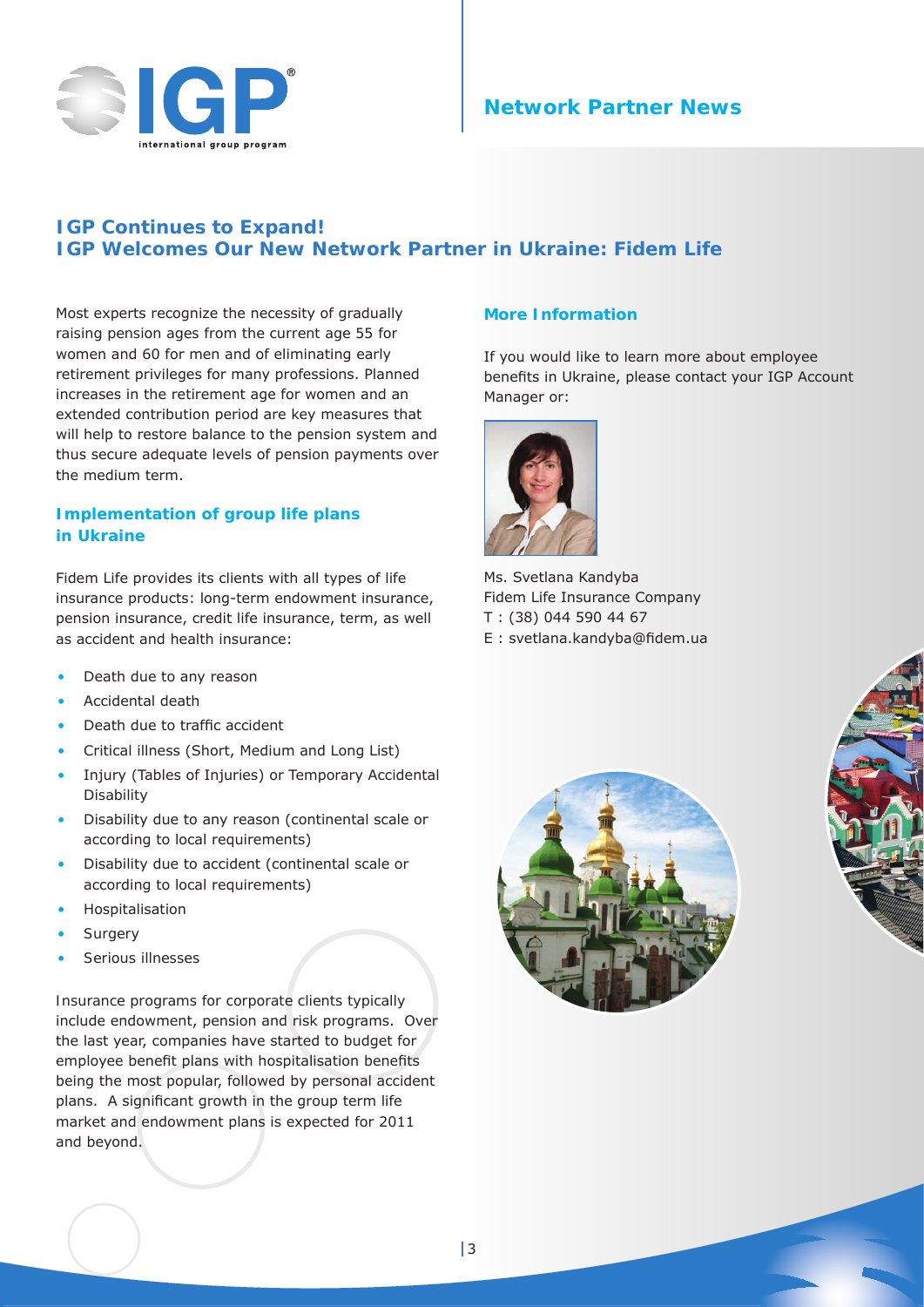

# **Hot Off the Press!**

## **Your Worldwide Link to IGP: www.igpinfo.com**



## **IGP proudly invites you to visit our newly redesigned website at: www.igpinfo.com**

With its fresh, modern and attractive appearance, the new IGP website allows us to provide clients, prospective clients and international advisors with easy access to even more information on international employee benefits in general and our network in particular.

Among its many enhancements, the website presents an introductory video narrated by Peter de Vries, Head of the IGP Network, who outlines multinational pooling and the advantages of working with IGP. The new site also uses animation to explain pooling and to show how participating in IGP's Small Groups Pool can benefit smaller accounts.

In addition to these exciting new features, the site was especially designed to let users find and learn more easily more about our products and services, upcoming seminars and events, as well as to view news about international employee benefits and find out what's happening in the IGP Network – new partners, markets, etc.

The simple and streamlined site navigation allows you to quickly access the information you need:

## **The IGP Advantage**

In addition to providing a straightforward explanation of multinational pooling and the advantages of working with IGP, this section includes answers to frequently asked questions, past issues of Network News and summaries of the social security and private employee benefits practice in IGP countries throughout the world.

 $2010$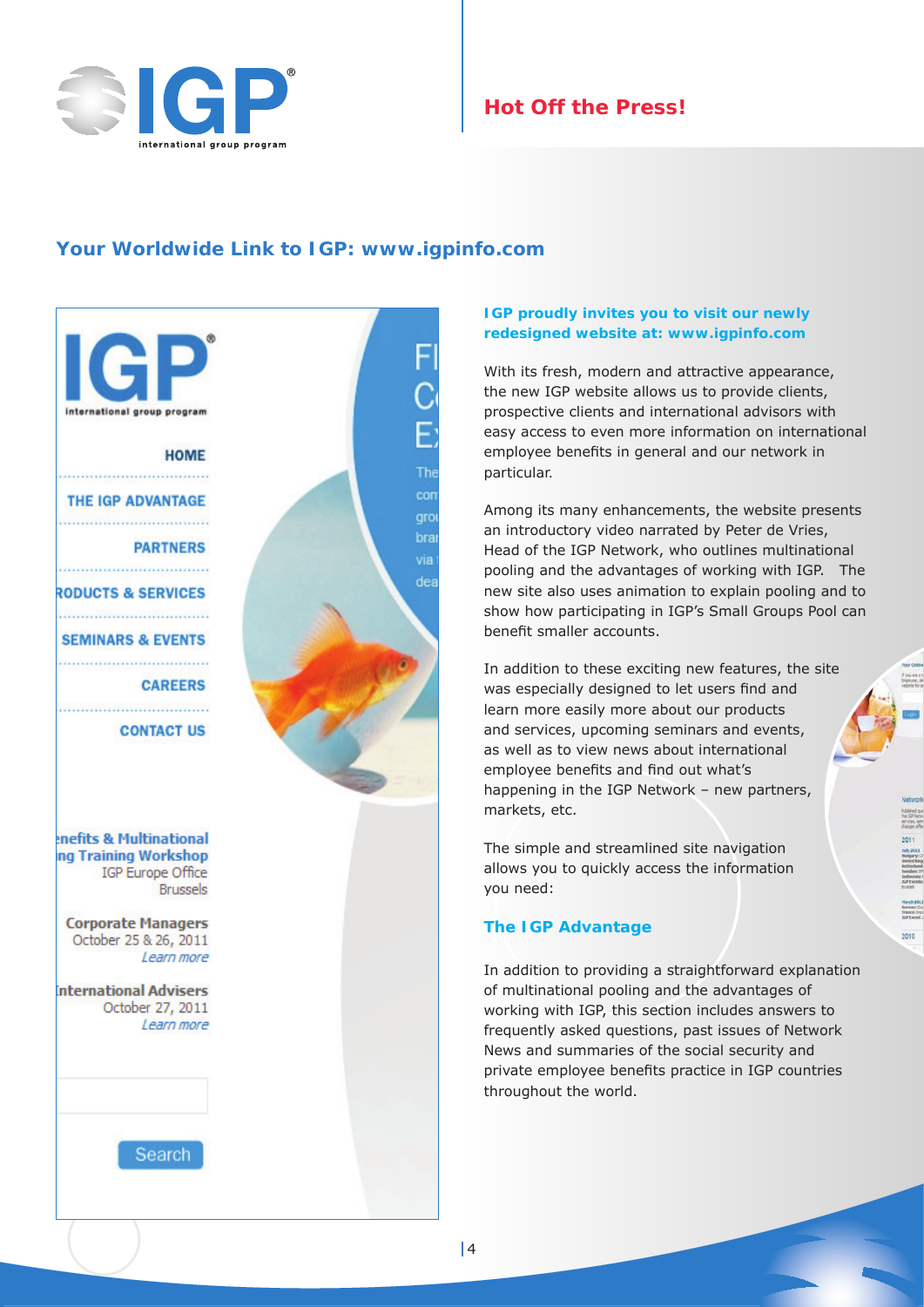

# **Hot Off the Press!**

## **Your Worldwide Link to IGP: www.igpinfo.com**

#### **Partners**

Want to learn more about our market-leading Network Partners? This section provides background information on each of our partners, including the products and services they offer, as well as a synopsis of the social security and private benefits practice in their respective countries. The "Your Local Link" pages, available in pdf format, further highlight the unique advantages and capabilities of our partners, including awards and recognitions, market rank and an overview of local service standards and performance guarantees.

Also in pdf format and available on every page in this section, you will find a complete listing of all of our partners, an overview of poolable coverages in each country and a directory of the key contacts.

#### **Products & Services**

IGP was designed to help global companies better manage risk, improve cash flow and reduce costs by leveraging their global size. All of the products and services by which we make this possible are described in this section. You can also learn more about the various types of pooling arrangements available via IGP.

## **Seminars and Events**

Every year, we organize various seminars, mini-seminars and training events throughout the world that provide an opportunity for representatives of global companies to learn more about multinational pooling and international employee benefits. All upcoming



events organized and sponsored by IGP, including programme details and on-line registration, can be found in this section. Recaps on past events are provided as well.

#### **Your Online Access**

Our client-specific IGP websites, which are available upon request, have also been redesigned to give customers easy access to information about their IGP account, as well as resources and materials that can assist with plan design and more efficiently managing international employee benefits programs. Full versions of all of our Country Profiles are available to clients immediately via their IGP website.

- The "Account Information" section enables us to share timely updates on the standing of a client's international account via daily status reports. This section also contains other valuable account information, including copies of International Experience Reports, outstanding proposals, agreements and other ad hoc reports.
- The "Marketing Resources" section provides access to additional materials about multinational pooling, international employee benefits and the IGP Network Partners.

To learn more about client-specific IGP websites, please contact your IGP Account Manager.

We hope that you find the new IGP website to be an important resource for managing your organization's international employee benefits.

[So, take a](http://www.igpinfo.com) tour and then complete our Contact Us form to tell us what you think!

We plan to make further enhancements in the future and look forward to hearing your comments and suggestions!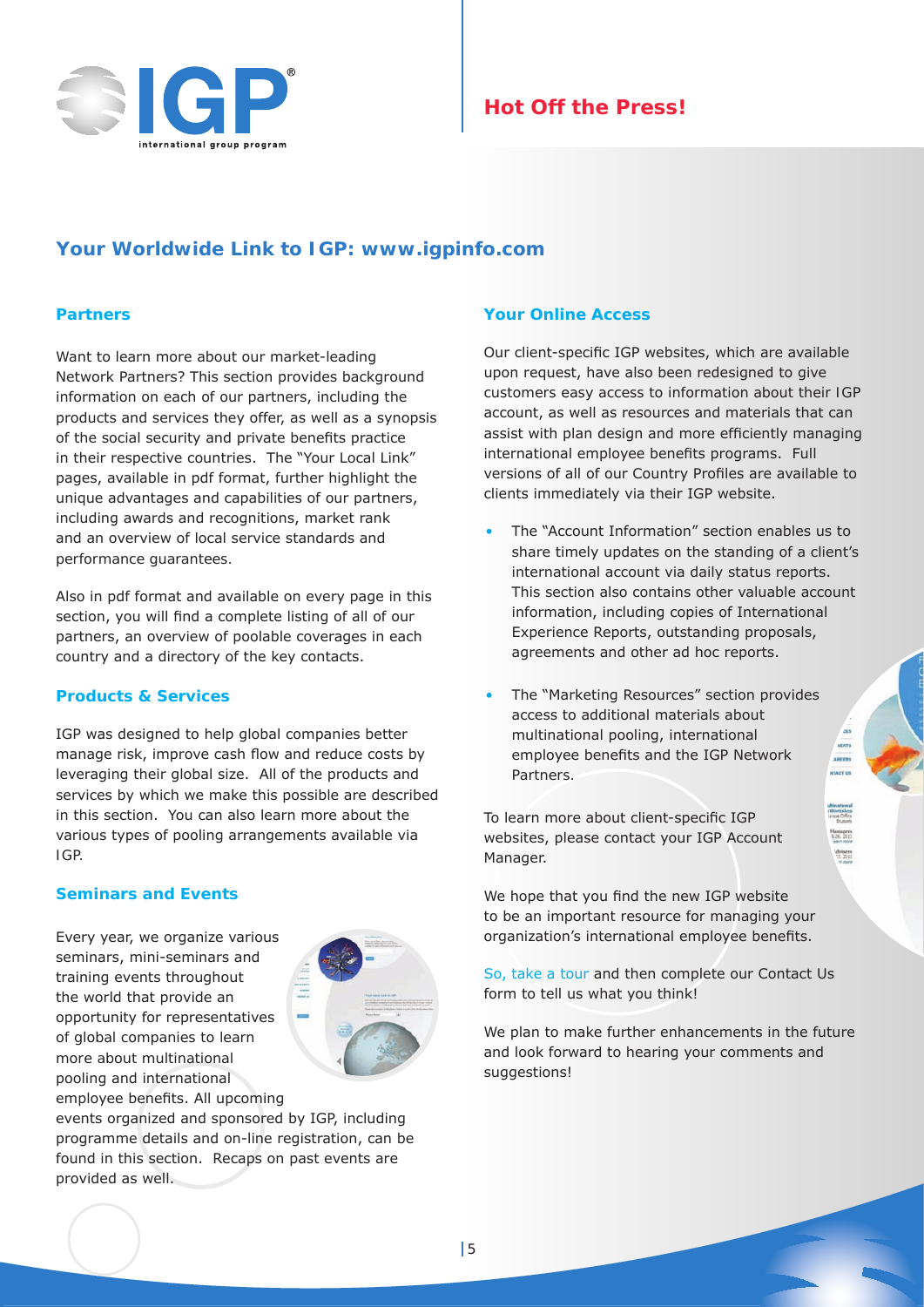

# **Country News**

## **The Need for Private Pensions in Turkey**

## **Social Security in Turkey**

With a dynamic and young population of over 72 million, Turkey is the largest economy in Central and Eastern Europe with nearly 70% of its population under age 40. Turkey has witnessed an annual population growth of 2% in the last decade, which is expected to be over 97 million by 2050 *(Source: UNFPA).*

Despite the recent recessions, Turkey is one of the fastest growing countries with a very sound financial market infrastructure. In addition to the changing mix of commerce and modern industry, there are still significant portions of traditional agriculture and livestock industries. Turkey has a strong private sector and along with demographics, the composition of GDP continues its shift from the agricultural sector to sectors such as trade, industrial production and construction. Structural reforms in the last ten years effectively lead Turkey to a period of falling risk premiums, currency strength, disinflation, fiscal consolidation and strong growth.

Even with its very favorable demographics, the social security system has been running deficits for more than a decade and has been discussed extensively. With a potential coverage of over 58 million people and with 15 million current active members, the participation rate of the social security system is increasing drastically year by year.

Since 1999, a number of social security reforms have taken place:



- 1999 Social Security Reform - increase of retirement age
- 2001 Individual Pension System Act, with the first pension plan being implemented in October 2003
- 2004 Social Security Reform Draft Law to consolidate different social security institutions' services to complement each other. Between 2006 and 2010, a unification of the three social security

institutions was accomplished. The revision of the pension formula for the members of these institutions with sustainable parameters and the National General Health Insurance System was implemented.

Despite these reforms, the pension eligibility age in Turkey is amongst the lowest in the OECD (current retirees are people who retired between ages 40 and 45). While the replacement rates are high, the amount of social security pension is inadequate. The average monthly pension income from the Social Security System is approximately NTL 900-1000 (USD 500-600), while the poverty level for a family with two children (because of the early retirement age, many families still have dependent children) is more than NTL 2,800 (USD 1750).

## **"Old Age Cost of Living Index" Survey Results**

Yapı Kredi Emeklilik, the IGP Network Partner in Turkey, established the Old Age Research Center (+65) in February 2006 in order to develop a platform where the social dimension of the "old age-retirement" concept is brought to the attention of the public in Turkey. The center was awarded with the first prize in the "Consumer Communication of Existing Services" category at the 2008 Golden World Awards, organized by IPRA (June 2008).

After the announcement of the first results in June 2009, the results of the second "Old Age Cost of Living Index" survey were announced in June 2011. This survey aims to provide the public with detailed information about the cost of living, income levels, sources and aspired requirements. There is additional information in the survey dealing with social security, retirement, status and saving behavior.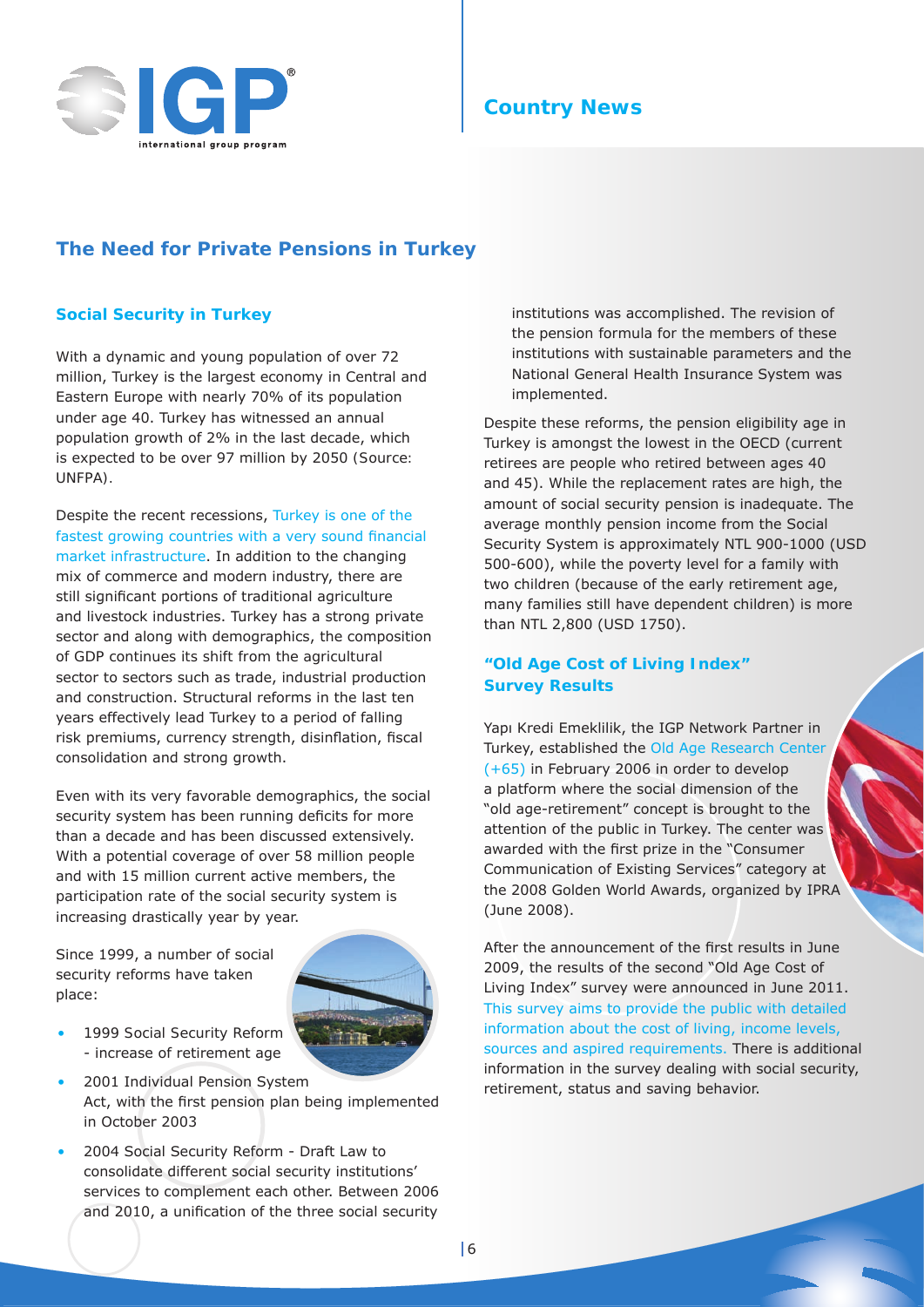

## **Country News**

## **The Need for Private Pensions in Turkey**

The survey was done in 10 large cities in Turkey among a sample group of people aged 55 and above, under different retirement and Social Economic Classes (A, B, C1 and C2) covering both retired and active people. Socio Economic Classification (SEC) is a common classification that is used to describe the population in surveys. Classification of consumers is done on the basis of two parameters: Occupation and Education of the principle wage earner ("head of the household").

## *• Distribution of the duration of employment before retirement:*

| <b>Years of Working</b> | % of Retirees |
|-------------------------|---------------|
| $0 - 9$                 | 14.8%         |
| $10 - 14$               | 4.5%          |
| $15 - 19$               | $7.2\%$       |
| $20 - 24$               | 17.8%         |
| $25 - 29$               | 32.3%         |
| $30 - 34$               | 13.7%         |
| $35 - 39$               | $3.7\%$       |
| 40+                     | 1.8%          |

#### *• Average Retirement Age*

Although the social security income for new retirees is increasing under the new legislation, long term needs (technological instruments, out of pocket medical costs, rehabilitation etc.) will be growing faster than they did historically. Under these circumstances, implementation of the employee sponsored group pension plans becomes inevitable.





## *• Income Status Working / Non-Working Retirees (2011)*

*Working Retirees Non-Working Retirees Base 128 420 % NTL % NTL* Pension (Own) 91 817 95 859 Pension (Spouse) 20 844 26 865 Wage (Own) 73 784 - 672 Financial support provided by children/relatives 8 493 17 509 Rental income 16 873 17 573 Wage (Spouse) 7 928 - 640 Pension (Other, Mother, Father, Child) 2 755 Income originating from Investment/ Savings 2 400 2 1200 Owned workplace 4  $Suppl$  work  $2 \times 2500$ Income from interest Old age assistance

#### **Development of the Private Pension System**

The individual pension system is established to encourage individuals to direct their savings during their active working years towards investment in order to accrue supplementary income to help maintain income standards following retirement.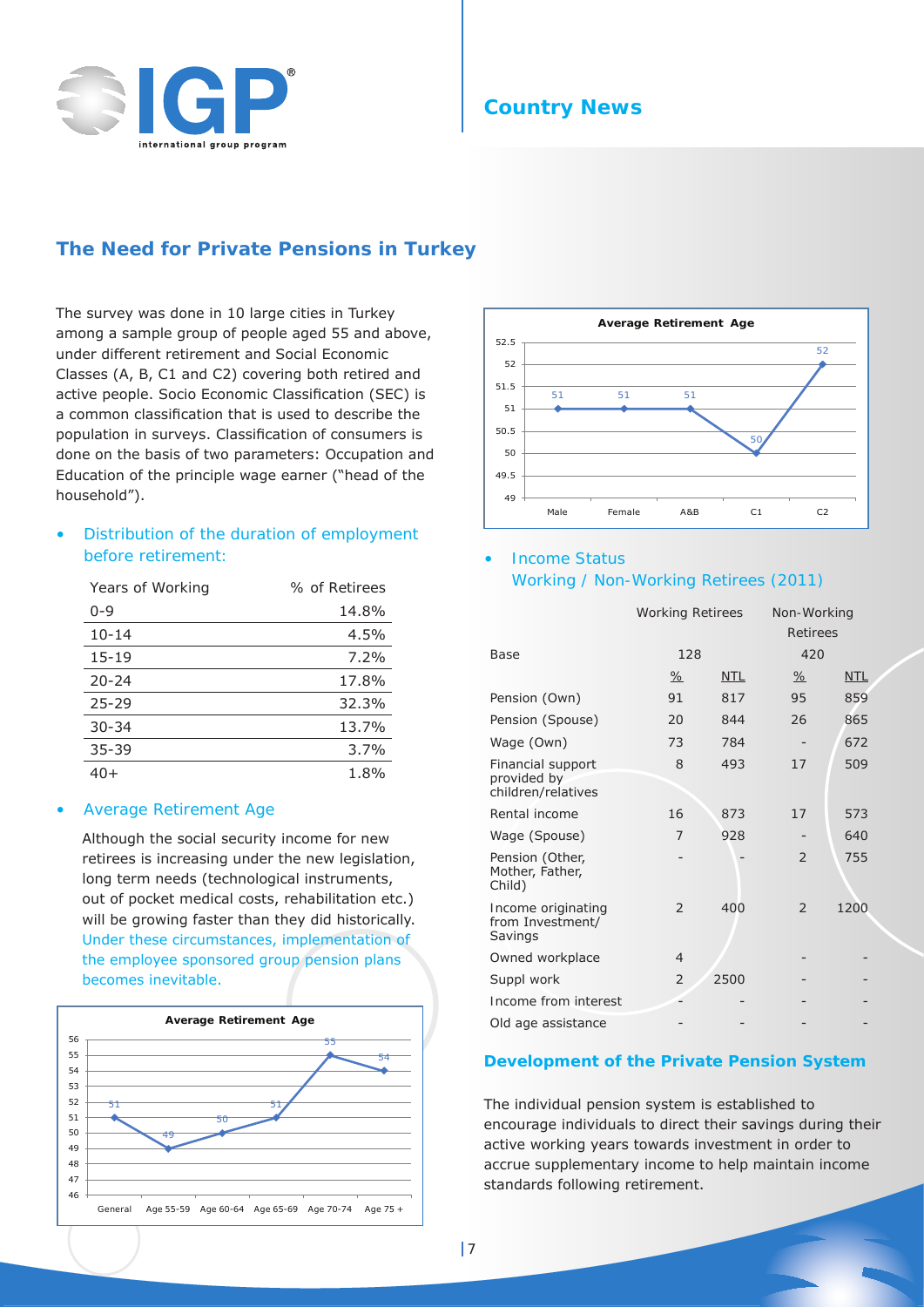

# **Country News**

## **The Need for Private Pensions in Turkey**

The most crucial aspect of the system is that each participant's pension benefit is proportionate to their accumulations, made up of their contributions increased according to their own investment preferences. As part of the Social Security reform, the Individual Pension Savings and Investment System Bill was approved in Parliament in April 2001 and became operational in October 2003. As per August 2011, the number of contracts sold by 14 pension providers is over 2.5 million and the first four providers sold 70% of the contracts. The value of accumulated funds is almost NTL 13.5 billion, while fund volume only accounts for 1% of GDP - a fraction of the Eastern European average of 8%.

In the design stage of the private pension system in Turkey, the experience in other countries with similar reforms were taken into consideration. Additional liabilities and conditions were enforced on the service providers (pension companies) covering technical infrastructure, supervision and auditing, as well as marketing and sales processes, to ensure a certain level of service quality. Voluntary participation of the members is encouraged through tax incentives and by thorough disclosure of information to the participants. In addition, the effect of short term costs on participants were decreased by implementation of caps on fees and charges.

The pension providers therefore needed to create long term strategies, and eventually be more competitive and innovative to create sustainable service quality

and persistency while keeping the balance between sales growth and cost control.

The increase in number of participants in such a voluntary system, especially in times of crisis, has proven that the system has been accepted by the individuals and fulfills the need for additional income during retirement. OECD pension experts underline that the Turkish private pensions regulatory framework demonstrates a strong level of compliance with the major provisions enunciated in the OECD core principles and guidelines elaborated in the private pensions area and that the pension system benefits from highly effective supervisory oversight.

## **More Information**

Yapi Kredi Emeklilik A.Ş. is one of the largest pension and life insurance providers in Turkey and has been a major force in the growth and development of pension schemes and group insurance in the country.

If you would like to discuss the recent developments in the Individual Private Pension System in Turkey in greater detail, please contact your IGP Account Manager or:

Salih Bülent Eriş Assistant General Manager Yapı Kredi Emeklilik T +90 532 597 97 20 E beris@ykemeklilik.com

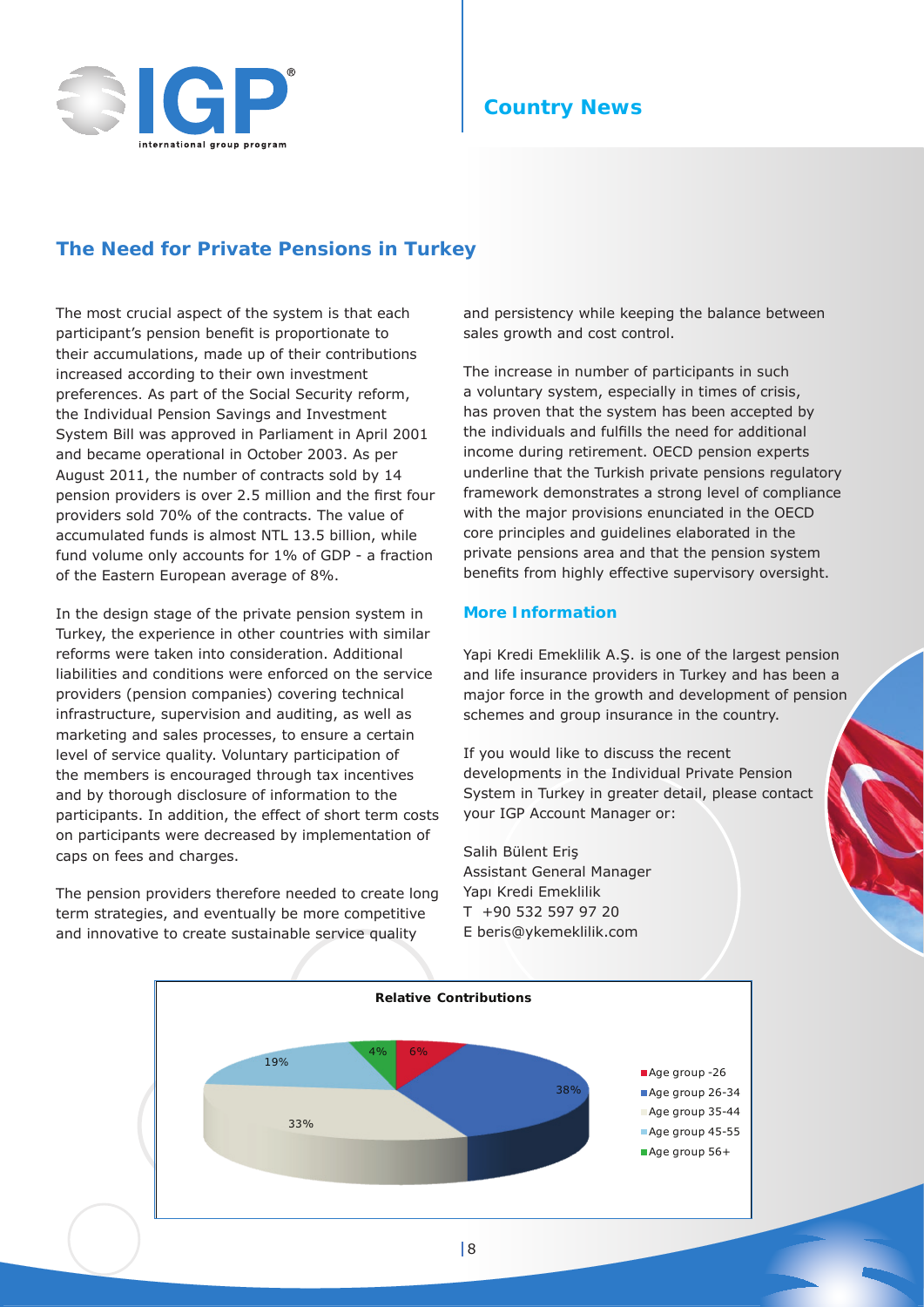

# **IGP Events**

## **IGP Workshop for Multinational Corporations IGP Europe Offices, Brussels October 25 & 26, 2011**

The annual "IGP Workshop on Employee Benefits and Multinational Pooling" is a unique opportunity for representatives of multinational corporations, who would like to benefit from classes on multinational pooling and employee benefits from an international perspective. There is a small contribution of EUR 100 to help defray costs.

You should plan to attend if:

- You are new to the world of insurance or employee benefits;
- You recently started working with the IGP Network and want to learn how you can get the most out of your IGP pool;
- Your company has been a long-standing IGP client, but you want to know more about the services IGP can offer and how you can further expand your pool;
- You are still considering pooling and would like to gain more insight first.

If you would like to participate, [please click here to](http://www.jhsurveys.com/survey/379913/e8e2/)  [register](http://www.jhsurveys.com/survey/379913/e8e2/).

For additional information, please contact: Inge Luyten

- E inge.luyten@igpeurope.com
- T +32 2 775 29 41

## **Programme:**

#### **Tuesday, October 25:**

- 14:00 Introduction to IGP Europe
- 14:15 Introduction to Employee Benefits Insurance
- 15:15 Break
- 15:30 Introduction to Pooling
- 16:45 End of Day's Programme
- 19:30 Dinner Hosted by IGP Europe

#### **Wednesday, October 26:**

- 09:00 Review of an IGP International Experience Report
- 10:15 Break
- 10:30 Protecting Your IGP Account
- 11:15 Break
- 11:30 Managing Your IGP Account
- 12:30 Group Picture & Lunch
- 13:45 Concurrent Sessions: Captive Reinsurance: An Introduction Captive Reinsurance: IGP's Capabilities 14:45 How Does It Work in Practice:
- Individual Discussions
- 16:00 Closing Drink



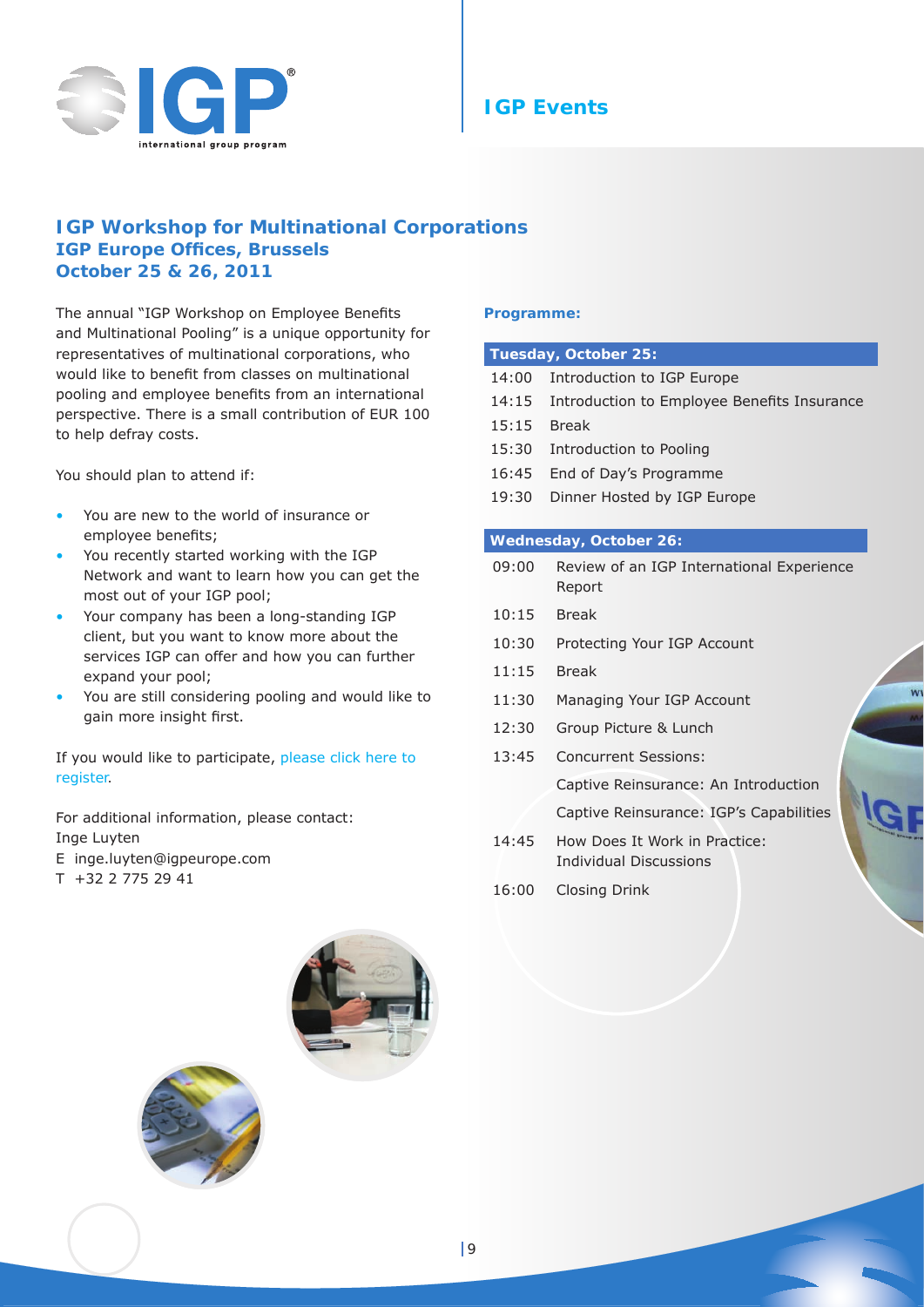

# **IGP Events**

## **IGP Workshop for International Advisors IGP Europe Offices, Brussels October 27, 2011**

To address the particular needs and interests of brokers and consultants, we are planning to organize our next "IGP Workshop on Multinational Pooling" on October 27, 2011. There is a small contribution of EUR 100 to help defray costs.

The workshop is mainly aimed at newcomers to the international benefits field or people needing a refresher course on international pooling matters.

During just one day, the participants will receive a wealth of information ranging from sessions on first and second stage accounting to analysis and review of international experience reports and sessions on account protection and cash flow products.

If you would like to participate, [please click here to](http://www.jhsurveys.com/survey/379913/e8e2/)  [register](http://www.jhsurveys.com/survey/379913/e8e2/).

For additional information, please contact: Inge Luyten E inge.luyten@igpeurope.com

## T +32 2 775 29 41

#### **Programme:**

| Thursday, October 27: |                                                            |  |  |  |
|-----------------------|------------------------------------------------------------|--|--|--|
| 09:00                 | Introduction to IGP Europe                                 |  |  |  |
| 09:15                 | Introduction to Pooling                                    |  |  |  |
| 10:15                 | <b>Break</b>                                               |  |  |  |
| 10:30                 | Review of an IGP International<br><b>Experience Report</b> |  |  |  |
| 11:45                 | Protecting the IGP Account                                 |  |  |  |
| 12:30                 | Group Picture & Lunch                                      |  |  |  |
| 13:45                 | <b>Concurrent Sessions:</b>                                |  |  |  |
|                       | Captive Reinsurance: An Introduction                       |  |  |  |
|                       | Captive Reinsurance: IGP's Capabilities                    |  |  |  |
| 15:00                 | <b>Break</b>                                               |  |  |  |
| 15:15                 | Cooperation between IGP,<br>the Consultant and the Client  |  |  |  |
| 16:15                 | <b>Closing Drink</b>                                       |  |  |  |

 $W$ 







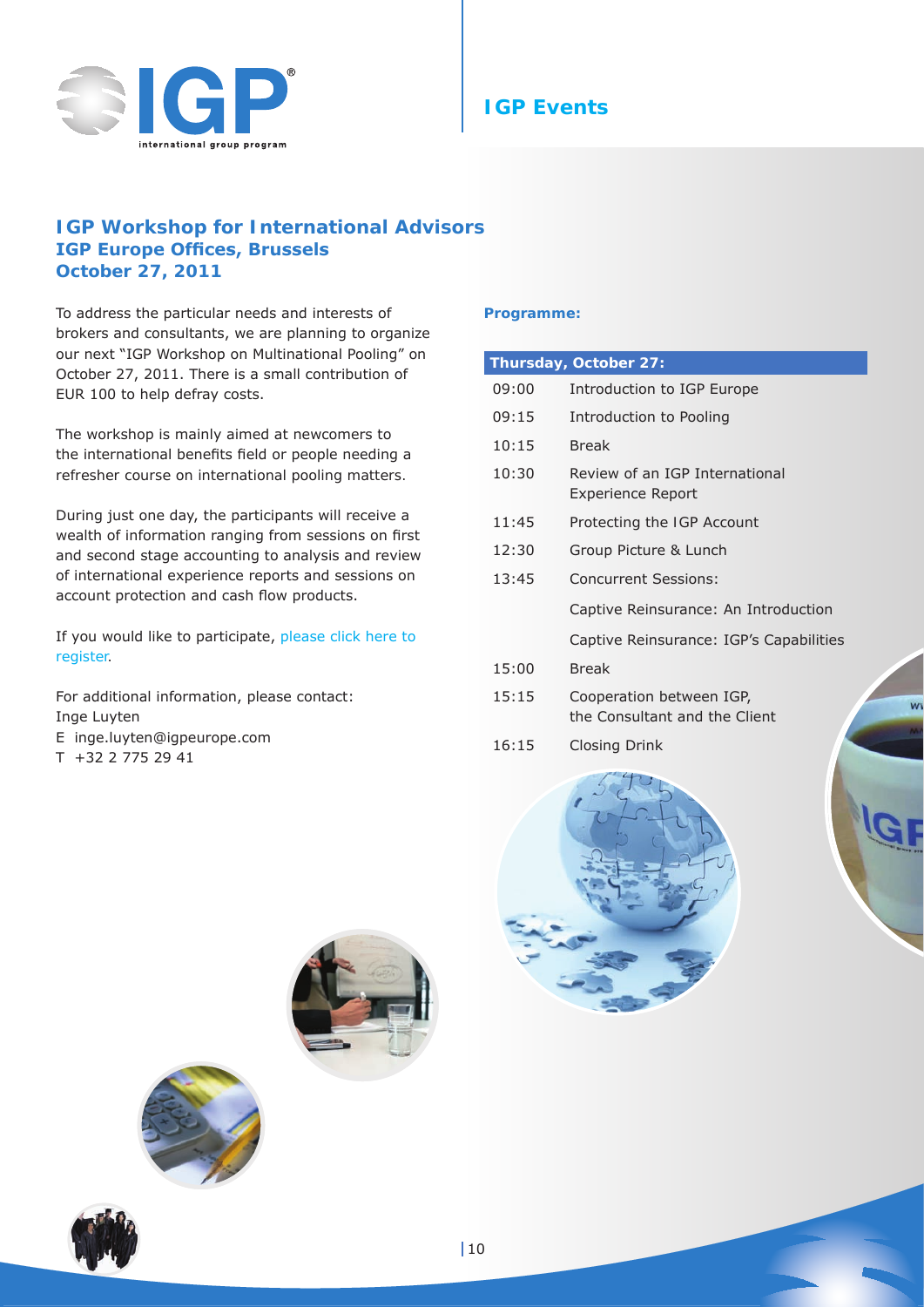

# **IGP Subsidiary Visits**

## **Schedule of IGP Subsidiary Visits An opportunity to have an IGP representative meet with your local subsidiary**

IGP devotes many resources to meeting with your local subsidiaries to inform them about how IGP works and the possible advantages to the subsidiary of IGP participation.

These meetings also enable your subsidiaries to gain market knowledge about what employee benefits plans their competitors are offering and what is typical in their market. It furthermore enables us to gather information on your behalf about your operations' current employee benefits plans and how they are financed.

Staff members from the IGP offices in Boston, Brussels and Singapore travel regularly to participate, together with our Partners, in meetings with subsidiaries of our clients around the world.

If you would like IGP to meet with your local colleagues, we urge you to contact your IGP Account Manager (or the responsible IGP contact for the country or region mentioned below) and provide the contact details of your local representative so that we might set up a meeting.

## *Ideally, you should send your local management an e-mail to encourage them to meet with IGP.*

Naturally, we will keep you informed of the results of each meeting and provide you with information on the current employee benefits plan(s) of your subsidiary and on any quotations that ensue.

## **The following trips are scheduled during the coming months:**

| Month                    | <b>Dates</b> | <b>Country</b>    | <b>IGP Contact</b>                 |
|--------------------------|--------------|-------------------|------------------------------------|
| September                | 12-14        | Singapore         | esirota@jhancock.com               |
|                          | $12 - 14$    | Taiwan            | richard_tan@igp.com.sg             |
|                          | $12 - 16$    | <b>Thailand</b>   | joyce_low@igp.com.sg               |
|                          | 15-16        | Thailand          | esirota@jhancock.com               |
|                          | 19-21        | Turkey            | leen.theuwis@igpeurope.com         |
|                          | $20 - 21$    | Spain (Barcelona) | michael.spincemaille@igpeurope.com |
|                          | $22 - 23$    | Portugal (Lisbon) | michael.spincemaille@igpeurope.com |
| October                  | Week 41      | Malaysia          | joyce_low@igp.com.sg               |
|                          | $10 - 14$    | China             | richard_tan@igp.com.sg             |
|                          | $24 - 28$    | Korea             | richard_tan@igp.com.sg             |
| November                 | Week 44      | Thailand          | joyce_low@igp.com.sg               |
|                          | Week 47      | Taiwan            | joyce_low@igp.com.sg               |
|                          | Week 48      | Malaysia          | joyce_low@igp.com.sg               |
| Any Time during the Year |              | Switzerland       | michael.spincemaille@igpeurope.com |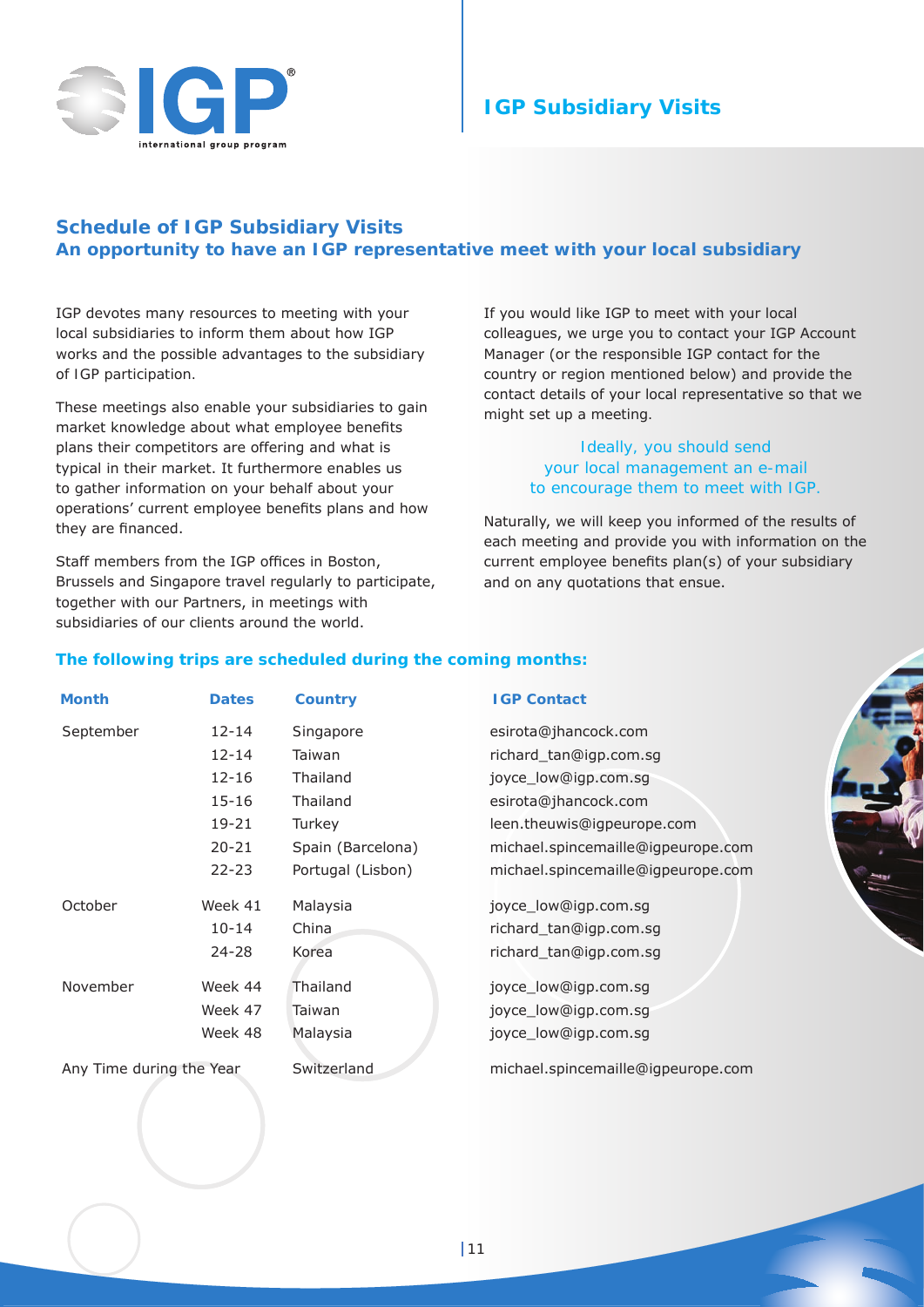



# **Seminars & Events**

# **2011**

| September | 8       | IGP Asia-Pacific Seminar                    | Ritz-Carlton, Hong Kong     |
|-----------|---------|---------------------------------------------|-----------------------------|
|           | 15      | Fidem Life HR "Business Branch" Forum       | Hotel Vozdvyzhensky, Kiev   |
| October   | 25 & 26 | IGP Workshop for Multinational Corporations | IGP Europe Office, Brussels |
|           | 27      | IGP Workshop for International Advisors     | IGP Europe Office, Brussels |
|           |         |                                             |                             |

# **2012**

| <b>Spring</b> | TBA       | IGP Lunch 'n Learn                          | Spain  |
|---------------|-----------|---------------------------------------------|--------|
| September     | $11 - 14$ | IGP International Employee Benefits Seminar | Boston |



# September 15, 2011

## Join us at the III Fidem Life HR "Business Branch" Forum!

In 4 hours, top HR professionals will see presentations and case studies of extraordinary HR tasks and state-of-the-art solutions from:

- • Wim Moldenaers, Director Sales & Service IGP Europe
- Svetlana Kandyba, Board Member, Fidem Life
- • Katerina Koshkina, HR Director, Fidem Life

Where: Conference hall of Hotel Vozdvyzhensky, 60, Vozdvyzhenska Str., Kyiv Time: 09:30 - 14:00 Contact: +38 044 590 44 67 - corporate@fidem.ua

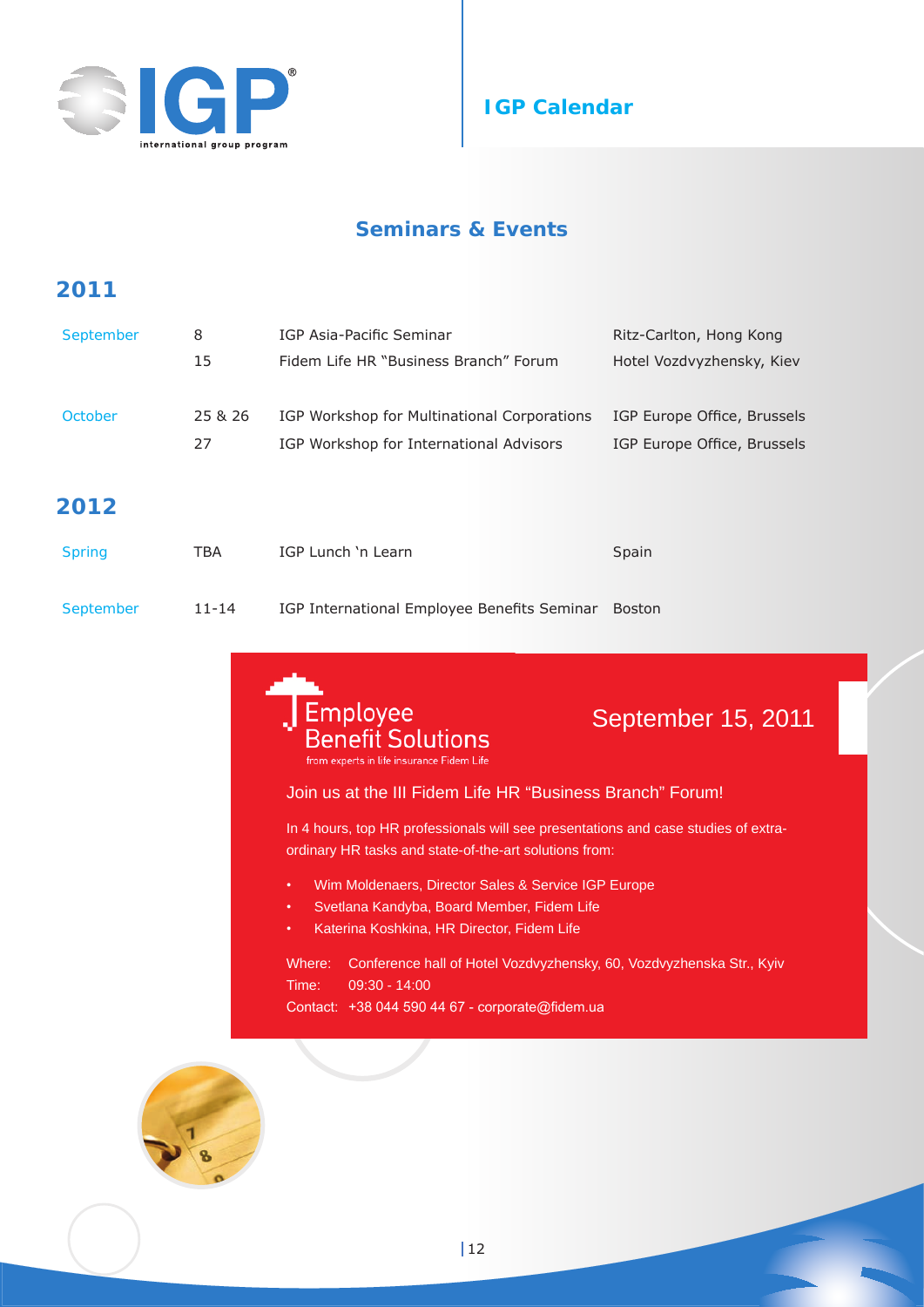

## **List of IGP Network Partners**

**Argentina** SMG Life

**Armenia** Via Aviva Insurance Company, ZAO\*

**Australia** AMP Life Limited

**Austria** VICTORIA-VOLKSBANKEN Versicherungs-AG

**Azerbaijan** Via Aviva Insurance Company, ZAO\*

**Bahrain** Aviva\*

**Baltic States (Estonia, Latvia & Lithuania)** Mandatum Life Insurance Baltic SE\*

**Belarus** Via Aviva Insurance Company, ZAO\*

**Belgium** AG Insurance

**Brazil** Mapfre Seguros Brazil

**Canada** Manulife Financial Corporation – Canadian Division

**Channel Islands** AXA PPP healthcare Canada Life Limited

**Chile** Mapfre Compañía de Seguros de Vida de Chile S.A.

**China (Mainland)** Taiping Life Insurance Company, Limited

**Colombia** Mapfre Colombia Vida Seguros, S.A.

**Denmark** PFA Pension

**Dominican Republic** ARS Palic Salud, S.A. Mapfre BHD Compañía de Seguros, S.A.

**Ecuador** Atlas Compañia de Seguros S.A.\*

**El Salvador** Mapfre La Centro Americana S.A.\*

**Finland** Mandatum Life Insurance Company Limited **France**  AXA France Vie Quatrem Assurances Collectives

**Georgia** Via Aviva Insurance Company, ZAO\*

**Germany** ERGO Life Insurance AG

**Greece** The ETHNIKI Hellenic General Insurance Company

**Guatemala** Via Mapfre La Centro Americana S.A.\*

**Honduras** Via Mapfre La Centro Americana S.A.\*

**Hong Kong** AXA China Region Insurance Company Limited

**Hungary** AEGON Hungary Composite Insurance Company

**India** Max New York Life Insurance Company Limited\*

**Indonesia** PT. Asuransi Jiwa Manulife Indonesia

**Ireland** Irish Life Assurance plc

**Italy** Fondiaria-SAI S.p.A.

**Japan** The Dai-ichi Life Insurance Company, Limited

**Korea** Samsung Life Insurance Company, Ltd.

**Kuwait** Aviva\*

**Liechtenstein** AXA Winterthur

**Luxembourg** Fortis Luxembourg-Vie S.A.

**Macau** AXA China Region Insurance Company Limited\*

**Malaysia** ING Insurance Berhad

**Mexico** Seguros Monterrey New York Life, S.A.

Correspondent Network Partner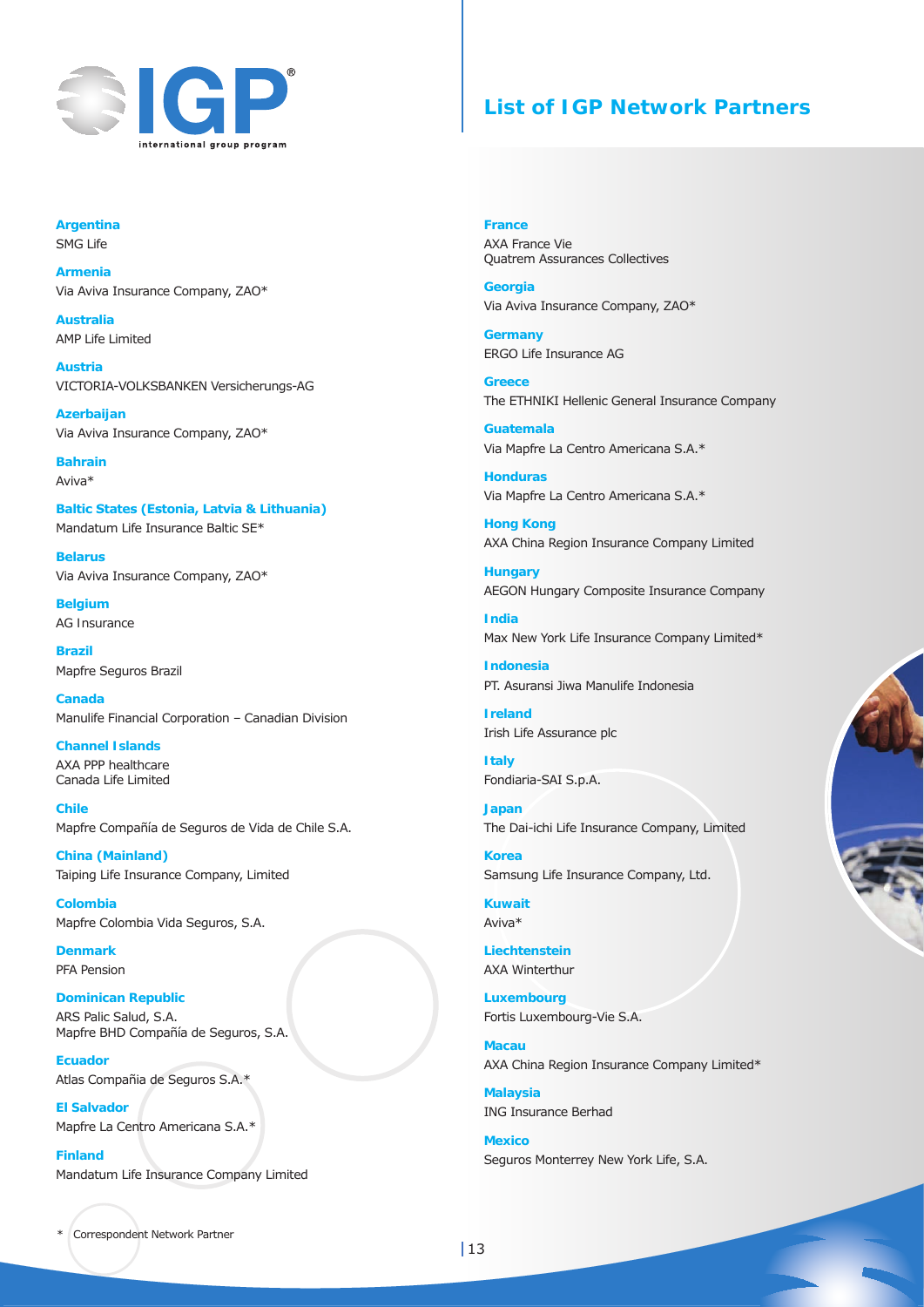

# **List of IGP Network Partners**

**Monaco** AXA France Vie Quatrem Assurances Collectives

**Namibia** Via The Old Mutual Life Assurance Company (South Africa) Limited

**Netherlands** ASR Insurance De Amersfoortse Insurance

**New Zealand** TOWER New Zealand

**Nicaragua**  Via Mapfre La Centro Americana S.A.\*

**Norway** Storebrand Livsforsikring AS

**Oman** Aviva\*

**Panama** Via Mapfre La Centro Americana S.A.\*

**Paraguay** Mapfre Paraguay Compañía de Seguros S.A.\*

**Philippines** The Insular Life Assurance Company, Ltd.

**Poland** Pramerica Žycie TUiR SA\*

**Portugal** VICTORIA-Seguros, S.A.

**Qatar** Aviva\*

**Romania** Aviva Asigurari de Viata SA

**Russia** Aviva Insurance Company, ZAO

**Saudi Arabia** Aviva\*

**Singapore** Aviva Ltd.

**Slovenia**

VICTORIA-VOLKSBANKEN Zavarovalniska delniska druzba\*

#### **South Africa**

The Old Mutual Life Assurance Company (South Africa) Limited

#### **Spain**

Caja de Seguros Reunidos, Compañía de Seguros y Reaseguros, S.A. (CASER)

**Sweden** SPP Livförsäkring AB

**Switzerland** AXA Winterthur

**Taiwan (Republic of China)** Shin Kong Life Insurance Company, Ltd.

**Thailand** Muang Thai Life Assurance Company, Ltd.

**Turkey** Yapı Kredi Emeklilik A.Ş. (Life and Pensions) Yapı Kredi Sigorta A.Ş. (Health)

**Ukraine** Fidem Life

**United Arab Emirates**

Aviva\*

**United Kingdom** AXA PPP healthcare (Health) Canada Life Limited (Life and Pensions)

**United States** Prudential Insurance Company of America (Life)

**Uruguay** Mapfre Uruguay Compañía de Seguros S.A.

**Uzbekistan** Via Aviva Insurance Company, ZAO\*

**Venezuela** Mapfre La Seguridad, C.A.\*

# **Third-Country National and Expatriate Coverage**

AXA PPP International AXA Winterthur CIGNA International Expatriate Benefits (CIEB)\* Nordben Life and Pension Insurance Co. Limited

Correspondent Network Partner